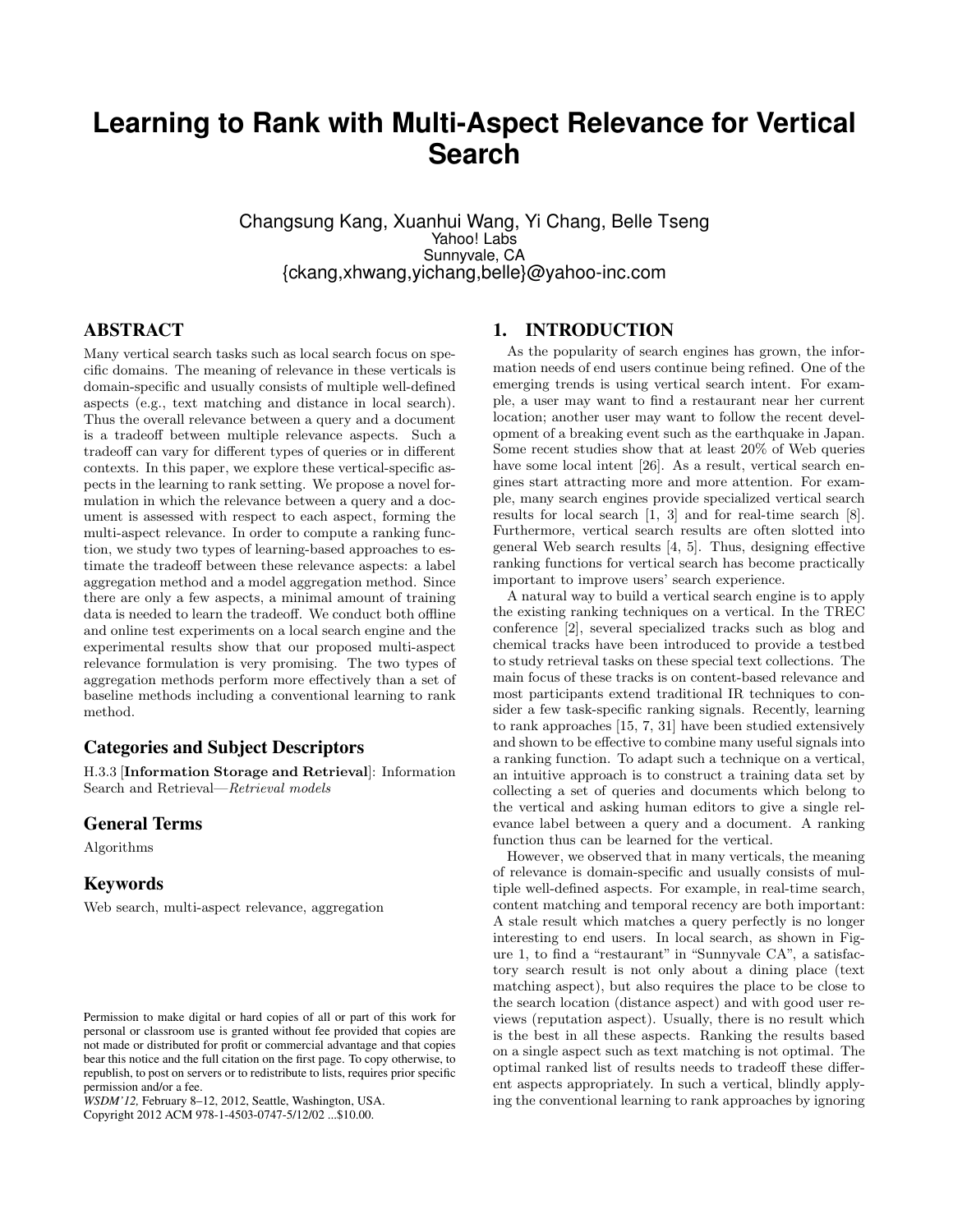

Figure 1: An example of local search results

vertical-specific domain knowledge may not be cost-effective for collecting training data: (1) Since there are several pertinent aspects in a vertical, human editors naturally need to consider and tradeoff the relevance from different aspects before making the overall relevance judgement. Thus assessing aspect relevance is a necessary step. (2) Trading off multiple aspects is not trivial since such a tradeoff can vary for different queries or in different contexts. For example, in local search, the reputation aspect can be more important for "restaurants" but the distance aspect can be more important for "banking centers". (3) For different verticals, different aspects are involved and the tradeoff among aspects is vertical-dependent. Collecting training data with overall relevance for a new vertical requires human editors learn how to appropriately tradeoff different aspects.

In this paper, we propose a novel multi-aspect relevance formulation to leverage vertical-specific knowledge in a costeffective way. Instead of asking editors to provide the overall relevance directly, our key idea is to collect aspect relevance labels and learn the tradeoff among them in a quantitative way. Specifically, in our formulation, the relevance between a query and a document is only judged with respect to individual aspects. Intuitively, the aspect relevance is more finely specified. Thus it is less dependent on other contexts and can be presumably judged by editors with less effort. To learn a ranking function using our multi-aspect relevance formulation, we study two types of learning-based approaches to tradeoff these aspect relevancies: a label aggregation approach and a model aggregation approach.

- In the label aggregation approach, we first learn an aggregation function which predicts the overall relevance given the aspect relevance labels. After we get the overall relevance labels, conventional learning to rank algorithms can be applied to obtain a ranking function.
- In the model aggregation approach, we first train several aspect-specific ranking models based on the aspect relevance labels. The model aggregation function is then learned to combine the output of these aspect ranking models to generate the final overall relevance score.

Compared with the first approach, an advantage of the second one is that we can use different ranking models for different aspects. Since there are only a few aspects in a vertical, a minimal amount of data is needed to learn either the label aggregation function or the model aggregation function. Furthermore, in our aggregation approaches, a mapping function which assigns numerical values to editorial labels (for example, "exact match", "plausible match" and "no match" for the text match aspect) for each aspect is necessary. Such a function can be defined heuristically but we show that we can automatically learn such a function based on training data. Thus our proposed methods are completely free from heuristics.

The main advantage of our learning-based approaches is that they are vertical-independent and can be easily applied to different vertical search tasks. Specifically in this paper, we focus on learning a generic ranking function for each of the two types of queries in local search: business name queries (e.g., walmart) and category queries (e.g., restaurant). We use a training data set with relative preferences to learn the aggregation functions and study several variants on a large data set from local search. The experimental results show that our proposed methods for the multi-aspect relevance formulation is quite promising. The two types of aggregation methods perform more effectively than a set of baseline methods including a conventional learning to rank method.

The rest of the paper is organized as follows. In Section 2, we introduce related work. We define our problem in Section 3 and describe our methods to aggregate aspect relevance in Section 4. We present our experimental results in Section 5 and conclude our paper in Section 6.

# 2. RELATED WORK

Modeling relevance is the central topic in the information retrieval community and most of the previous work focuses on the overall relevance. In particular, almost all the evaluation methodologies are based on overall relevance. For example, in the TREC conference [2], benchmark data sets are labelled by human editors with overall relevance. The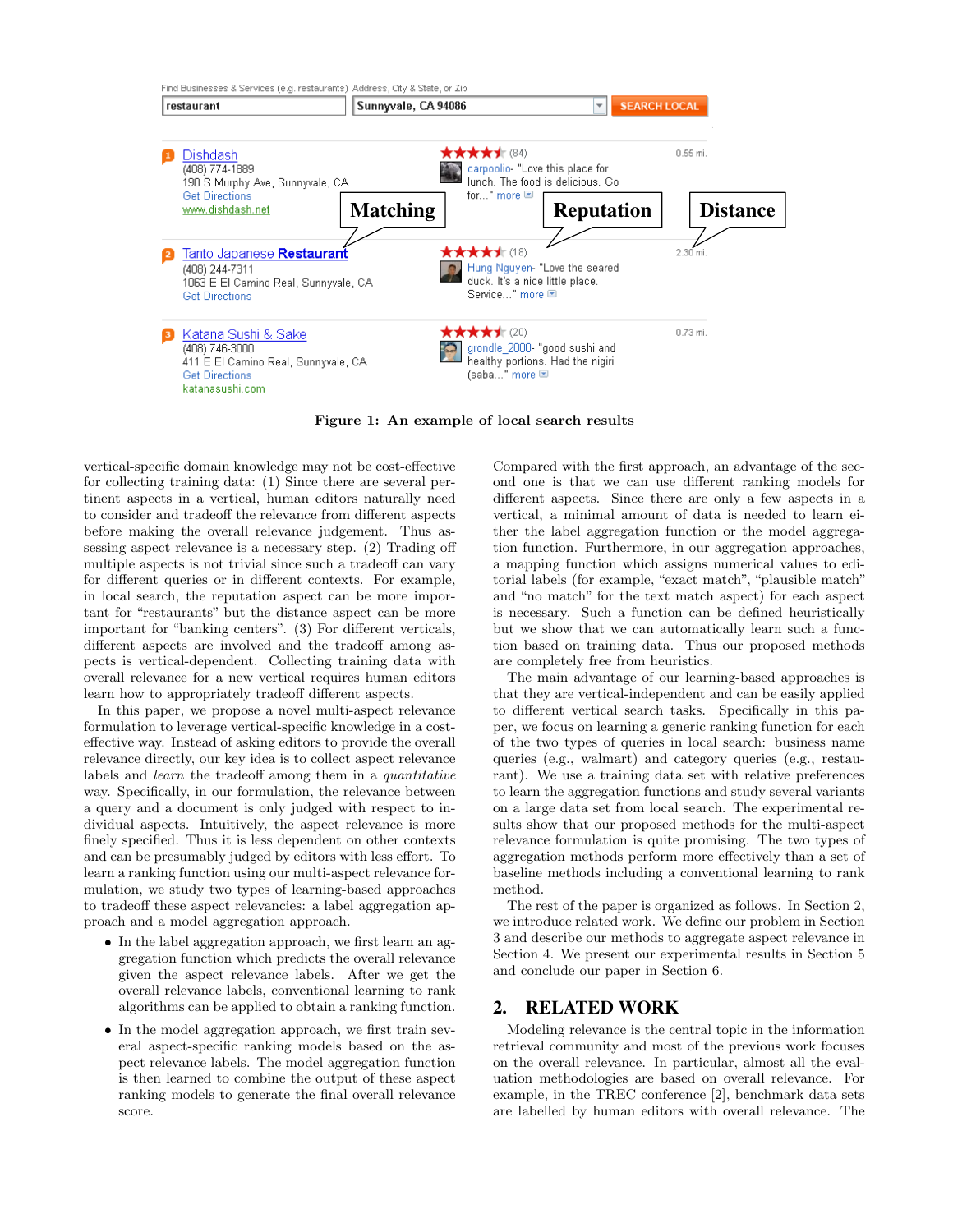relevance labels can be either binary or graded [14]. In the past, many models have been proposed to capture the overall relevance [23, 22, 21, 29, 7]. Most of the existing work treats the overall relevance as a unit and does not study at a finer granularity.

Vertical search engines have become popular recently. For example, in the TREC conference, there are multiple tracks and some tracks such as the blog track and the legal track focus on articles from specific domains. Specific characteristics have been explored for vertical search ranking mechanisms. For example, most participants in the TREC conference designed task-specific ranking features. [11] went beyond single blog articles and studied how to rank blog feeds. [9] advocated a comparison-based ranking scheme to rank items in Twitter-like forums. [28] tried to discover implicit geographic local search intents of queries automatically. [19] proposed to use the geographic information to personalize Web search results. On the top of different verticals, [4, 5] studied how to select appropriate verticals by predicting the vertical intents of different queries based on multiple sources of evidence. Our work focuses on the learning to rank approaches for individual verticals and our multi-aspect relevance formulation is novel for vertical search.

Our work is related to multi-faceted search [27, 30]. The goal of multi-faceted search is to use facet metadata of a domain to help users narrow their search results along different dimensions. In the most recent TREC Blog track 2009 [20], a special track of "faceted blog distillation" was initiated and the task of this track is to find results relevant to a single facet of a query in the blog collection. This task is tied with multi-faceted search in that it is aimed at studying how to rank blog articles after a user selects a facet (e.g., "opinionated" or "factual") to refine the original query. While facets are usually categorical and intended to help explore search results, our definition of aspects is closely related to the notion of relevance and intended to capture partial relevance.

We note that our model aggregation technique is closely related to rank aggregation which includes score-based and rank-based methods [18, 10] and model interpolation [12]. We are not contributing any new techniques to this body of work. Rather, we show that supervised score-based aggregation techniques can be used in our multi-aspect relevance formulation. Our work is also different from multilabel learning [13] where the primary focus is to use label correlation to improve learning accuracy.

A recent related work tries to optimize multiple objectives in the learning to rank framework [25]. It considers multiple label sources and design optimization procedures based on the lambdaMART method. In their work, the priority of different label sources and the combination weights are predefined and thus it is not easy to handle a large number of label sources. In our work, the combination weights between different aspects are learned automatically and our formulation is more scalable with respect to the number of aspects. Furthermore, in our paper, we will compare with a rule-based baseline method which is similar to their graded measure in the sense that we predefine the aspect priority and use the labels with lower priority to break the ties of labels with a higher priority.

# 3. PROBLEM FORMULATION

In this section, we formally define our problem. We first describe a conventional learning to rank approach for verGiven a query and a list of documents, answer the the following questions for each document.

Question 1: How does this document match the query? [ ] Exact match

- [ ] Plausible match
- [ ] No match

Question 2: What is the relative distance between the document location and the query location?

- [ ] Same location
- [ ] Reasonable location
- [ ] Too far

Question 3: How is the rating from different raters? [ ] Excellent rating

] Good rating

[ ] Bad rating

Question 4: Overall Relevance

| Matching  | Distance   | Reputation   | Overall      |
|-----------|------------|--------------|--------------|
| Exact     | Same       | Excellent    | Perfect      |
| Exact     | Same       | Good         | Excellent    |
| Exact     | Same       | $_{\rm Bad}$ | Good         |
| Exact or  | Same or    |              | Fair         |
| Plausible | Reasonable |              |              |
| Nο        |            |              | $_{\rm Bad}$ |

Figure 2: An example of an editorial guideline for local search. Note that the overall relevance question is NOT needed in our aggregation methods. The overall relevance is used only for the conventional method.

tical searches and then propose our multi-aspect relevance formulation.

## 3.1 Learning to Rank for Vertical Search

Although vertical search involves multiple aspects such as matching, reputation and distance, we can still apply conventional learning to rank methods. Given a query q, let  $\mathcal{D}_q = \{(\mathbf{x}_1, z_1), ..., (\mathbf{x}_n, z_n)\}\$ be the training data of n documents where  $\mathbf{x}_i \in \mathbb{R}^d$  is the feature vector and  $z_i$  is the overall relevance label of the  $i$ -th document. In a ranking problem,  $\mathcal{D}_q$  is given as input and a permutation  $\tau$  of  $\{1, \ldots, n\}$  is returned as output.  $\mathbf{x}_i$  is ranked higher than  $\mathbf{x}_j$  if  $\tau(\mathbf{x}_i) < \tau(\mathbf{x}_j)$  and this means  $\mathbf{x}_i$  is more relevant to q than  $\mathbf{x}_j$ . Typically, a ranking function  $f : \mathbb{R}^d \to \mathbb{R}$  is trained and applied to  $\mathcal{D}_q$ . A permutation or ranking  $\tau$  is generated by ordering the  $f(\mathbf{x}_i)$  in the descending order.

The overall relevance label  $z_i$  is a discrete label given by human editors. In this work, we follow a common five-grade labeling scheme: {Perfect, Excellent, Good, Fair, Bad}. To reduce disagreement among editors, it is a common practice that an editorial guideline is drawn up. An editorial guideline is essentially a set of rules or heuristics that specify a condition for each grade of the overall relevance label.

In this section, we use local search as an example to describe an editorial guideline. A unique characteristic of local search is that the query intents are to find some locations such as restaurants, hotels, or business centers. This also implies that the users intend to use some services provided by the local businesses. Therefore, a user would prefer a location which is close and at the same time whose reputa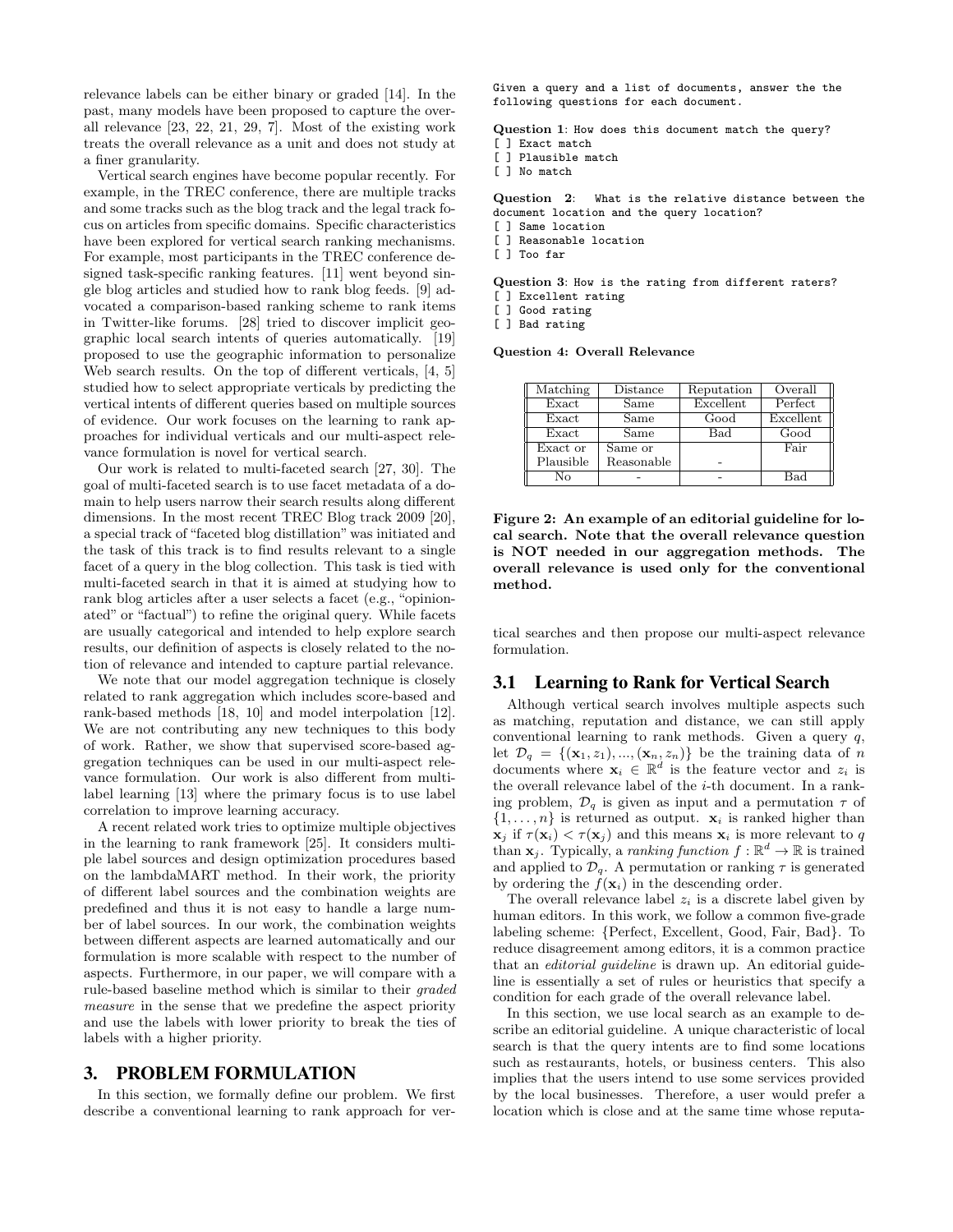tion of services is good. For example, to find a restaurant in local search, a satisfactory search result is not only about a dining place (matching aspect), but also requires the place to be close to the user (distance aspect) and to have good user reviews (reputation aspect). Overall, we have found that three aspects, i.e., matching, distance and reputation, are the most important aspects for local information needs.

In Figure 2, we show an example of an editorial guideline for local search. We have several questions which are intended to capture the desired properties of local search. Question 1, 2, and 3 are to capture the matching, distance, and reputation aspects respectively. Each question has a graded judgement which is going to be labelled by editors. Finally, there is an aggregation guideline that specifies a rule for each grade of the overall relevance label. An aggregation guideline is important since it defines the learning targets. It is necessary for most conventional learning to rank tasks, especially which involve multiple aspects of relevance. Without a good aggregation guideline, the training data will have too much noise to train a good ranking function due to disagreement among editors regarding the overall relevance.

For example, given the query "Bank of America, Los Angeles, CA 90018", the result "Bank of America, 2907 Crenshaw Blvd, Los Angeles, CA" has a distance of 1 mile and the average rating from 2 people is 3 out of 5. In this case, the labels for these questions are Exact match, Same location, and Good rating. The overall relevance is Excellent according to the aggregation guideline.

Such a rule-based approach is similar to [25] in the sense that we predefine priorities between aspects and use the labels with a lower priority to break the ties for labels with a higher priority. The drawbacks of the conventional rulebased approach are: (1) Defining the right rules needs deep domain knowledge and thus is non-trivial; (2) The rules are very coarse and cannot capture the true preferences at a finer granularity; (3) This method will not scale well since the complexity of defining rules grows exponentially as the number of aspects increases, though it is feasible for the 3 aspects in our work.

# 3.2 Multi-Aspect Relevance Formulation

In the conventional learning setting, the intermediate questions regarding aspects are only used to help editors reach the final overall relevance and are usually discarded when training a ranking function. How to leverage these aspect relevance labels effectively is not well explored. In this section, we propose a new learning to rank framework for multiaspect relevance to tackle the drawbacks of the conventional rule-based overall relevance scheme.

First,we define the following concepts:

DEFINITION 1 (ASPECT RELEVANCE). Given a query  $q$ , a document d, and the k-th aspect, the corresponding aspect relevance is the relevance between q and d with respect to this aspect. An aspect relevance label  $\hat{l} \in L_k = \{l_{k,1} \prec, ..., \prec$  $\{k,n_k\}$  is used to represent the degree of the relevance where  $\prec$  ( $\succ$ ) means the left label is less (more) relevant than the right label.

For example, in the editorial guideline shown in Figure 2, each intermediate question is to assess a single aspect relevance label. An aspect relevance label is independent of other aspect relevance labels.

DEFINITION 2 (MULTI-ASPECT RELEVANCE). Given a ver-

tical which has m pertinent aspects, the multi-aspect relevance between a query and a document is an m-dimensional vector with each entry corresponding to an aspect relevance label between the query and the document.

Each entry in a multi-aspect relevance vector corresponds to an aspect relevance label. This label can be mapped to a numerical value by a mapping function as defined below.

DEFINITION 3 (MAPPING FUNCTION). A mapping function for the k-th aspect  $\phi_k : L_k \to \mathbb{R}$  maps an aspect relevance label to a numerical value. For example,  $\phi_1$  (matching  $=$  Plausible match)  $=$  0.5. A mapping function is consistent if  $\phi_k(l_{k,i}) > \phi_k(l_{k,j})$  for  $l_{k,i} > l_{k,j}$ . We use  $\Phi$  as the general notation of the m aspect mapping functions.

A mapping function can be manually defined or learned. In the following, for ease of exposition, we use notation y to represent a multi-aspect relevance vector of either labels or values unless otherwise specified.

## 3.3 Label Aggregation

Given the above definitions, the basic idea of label aggregation is to train a function which can quantitatively aggregate the multi-aspect relevance values into an overall relevance value.

DEFINITION 4 (LABEL AGGREGATION FUNCTION). A label aggregation function  $h : \mathbb{R}^m \to \mathbb{R}$  is a function that maps a multi-aspect relevance vector y to an absolute overall relevance value z, i.e.,  $h(\mathbf{y}) = z$ .

To learn an aggregation function  $h$ , we need training data with overall relevance signals, either absolute relevance labels or relative preferences. In this paper, we focus on the relative preferences and use  $\mathcal{P} = \{(\mathbf{x}_i, \mathbf{x}_j) | \mathbf{x}_i \succ \mathbf{x}_j\}$  to represent the data where  $x_i \succ x_j$  denotes that  $x_i$  is preferred to  $x_i$ . Since there are only a few aspects in a vertical, training the aggregation function needs a minimal amount of data. After learning an aggregation function, we can then apply it to the large amount of multi-aspect relevance labels and thus generate a large amount of training data with overall relevance.

In summary, we have a large data set with ranking features x and the corresponding multi-aspect relevance vectors y:  $\mathcal{F} = \{(\mathbf{x}, \mathbf{y})\}$  and a small set of relative preference data  $\mathcal{P}$ . Since there is a one-to-one correspondence between x and y in our data, we use either  $(\mathbf{x}_i, \mathbf{x}_j) \in \mathcal{P}$  or  $(\mathbf{y}_i, \mathbf{y}_j) \in \mathcal{P}$ . We have the following steps:

- Learn an aggregation function  $h(\mathbf{y})$  (and a mapping function  $\Phi$  if not manually defined) using  $\mathcal P$ .
- Apply  $h(\mathbf{y})$  on F and generate data set  $\hat{\mathcal{F}} = \{(\mathbf{x}, h(\mathbf{y}))\}.$
- Train a ranking function  $f_h$  using  $\hat{\mathcal{F}}$  based on a conventional learning to rank method.

# 3.4 Model Aggregation

The label aggregation method converts the problem of learning from multi-aspect relevance into a conventional learning to ranking problem. All the ranking features related to different aspects are treated uniformly in this method. The idea of model aggregation is to train an individual ranking model for each aspect. In this section, we propose a model aggregation method, which aggregates the output of aspect ranking functions to generate the overall relevance score.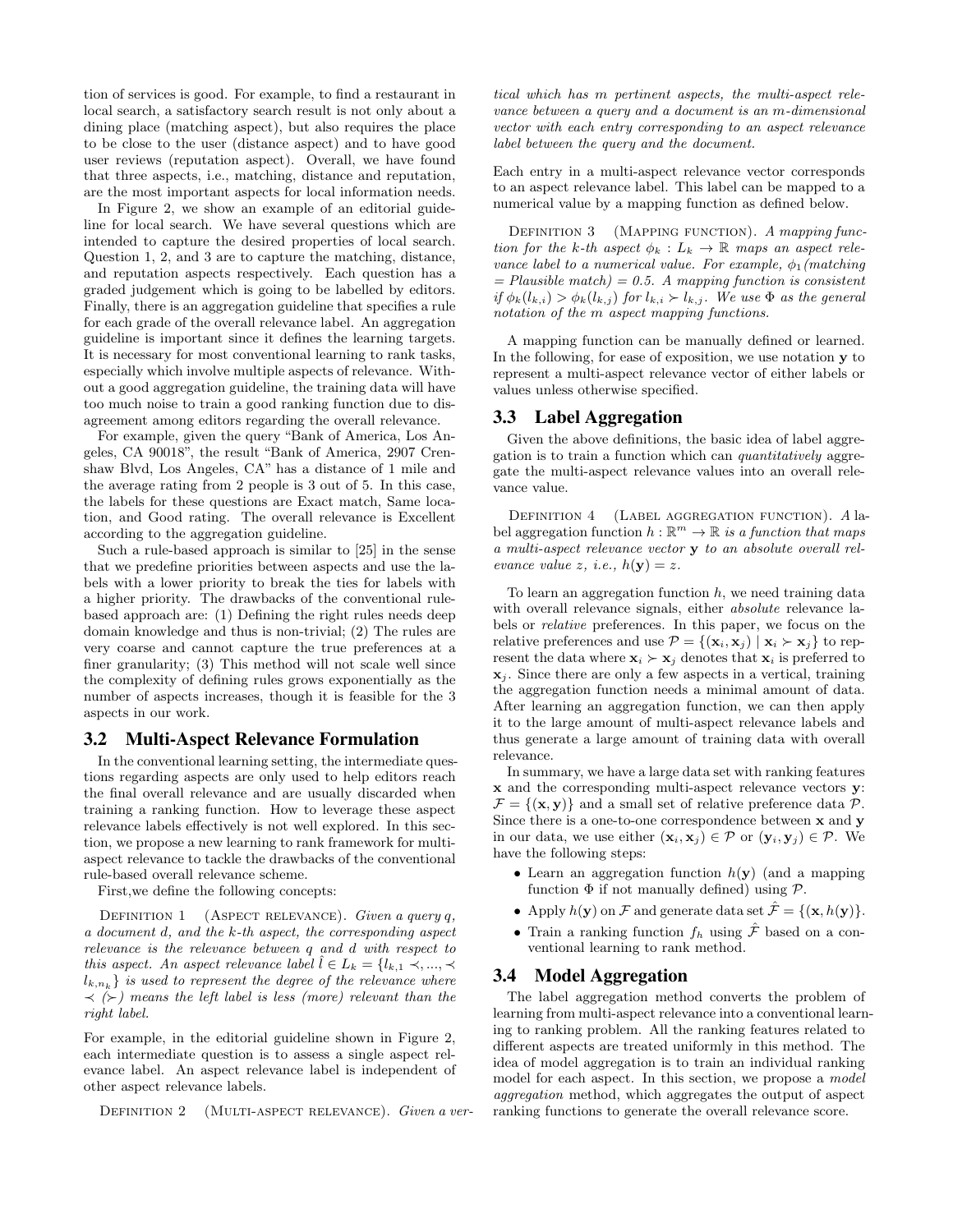| Aspect     | Label               | Score       |
|------------|---------------------|-------------|
| Matching   | Exact Match         | $y_1 = 1.0$ |
|            | Plausible Match     | $y_1 = 0.5$ |
|            | No Match            | $y_1 = 0$   |
| Distance   | Same Location       | $y_2 = 1.0$ |
|            | Reasonable Location | $y_2 = 0.5$ |
|            | Too Far             | $y_2=0$     |
| Reputation | Excellent Rating    | $y_3 = 1.0$ |
|            | Good Rating         | $y_3 = 0.5$ |
|            | <b>Bad Rating</b>   | $y_3=0$     |

Table 1: The aspect relevance mapping function for local search.

DEFINITION 5 (ASPECT RANKING FUNCTION). An aspect ranking function  $f_a : \mathbb{R}^k \to \mathbb{R}$  for an aspect a is a function that maps a feature vector x to an aspect relevance score.

DEFINITION 6 (MODEL AGGREGATION FUNCTION). A model aggregation function  $h : \mathbb{R}^m \to \mathbb{R}$  is a function that aggregates the estimated aspect relevance scores into the final overall relevance score.

In summary, we have the following steps for model aggregation:

- For each aspect  $a_i$ , learn an aspect ranking function  $f_{a_i}$  based on aspect relevance labels and a mapping function.
- For each  $x$  in  $P$ , generate an *m*-dimensional vector  $\mathbf{f}(\mathbf{x})=[f_{a_1}(\mathbf{x}),...,f_{a_m}(\mathbf{x})].$
- Train an aggregation function  $h$  based on the feature vector  $f(x)$  and the pairs in  $\mathcal{P}$ .

The final ranking score is computed as  $h(\mathbf{f}(\mathbf{x}))$ .

Then the central question is how to learn these aggregation functions (and a mapping function  $\Phi$ ). We explore different formulations in the next section.

# 4. LEARNING AGGREGATION FUNCTIONS

In this section, we propose different methods to learn aggregation functions based on pairwise preferences.

## 4.1 Learning Label Aggregation

We propose 2 different approaches: a linear aggregation approach and a joint learning approach.

## *4.1.1 A Linear Aggregation Method*

In this section, we explore a linear model for aggregation by assuming that we have a predefined mapping function. A simple mapping function for an aspect label set  $L_k$  can be constructed as

$$
\phi_k(l_{k,s}) = \frac{s-1}{n_k-1}
$$
 for  $s = 1, ..., n_k$ ,

For example, a fixed mapping function is given in Table 1. We have an unknown parameter vector w and the linear function takes the form  $h(\mathbf{y}) = \mathbf{w}^T \mathbf{y}$ . We use the following loss function on the pairwise training data.

$$
\mathcal{L} = \frac{1}{2} \sum_{(\mathbf{y}_i, \mathbf{y}_j) \in \mathcal{P}} \left( \max(0, 1 - \mathbf{w}^T \mathbf{y}_i + \mathbf{w}^T \mathbf{y}_j) \right)^2
$$

Furthermore, to ensure the monotonicity, we have to constrain w to be non-negative element-wise:

 $\mathbf{w} \succeq 0.$ 

We solve the above optimization problem by a simple gradient descent approach in a similar way to the joint learning model in the next section.

#### *4.1.2 A Joint Learning Method*

The above method assumes that we have a predefined mapping function and learn the aggregation function directly on the numeric values of aspect relevance. But such a mapping is in an ad-hoc fashion. In this section, we propose a joint learning model which learns a mapping function and aggregation weights simultaneously. Without loss of generality, for each aspect, we assign 0 to its lowest relevance label and 1 to its highest one, i.e.,  $\phi_k(l_{k,1}) = 0$  and  $\phi_k(l_{k,n_k}) = 1$ for  $k = 1, \ldots, m$ . Our joint learning method will automatically determine the numeric values for the middle labels.

Formally, our goal is to learn the values of all the labels in  $L_1, \ldots, L_m$  and weights **w** to minimize the following loss function

$$
\mathcal{L} = \frac{1}{2} \sum_{(\mathbf{y}_i, \mathbf{y}_j) \in \mathcal{P}} \left( \max(0, 1 - \mathbf{w}^T \Phi(\mathbf{y}_i) + \mathbf{w}^T \Phi(\mathbf{y}_j)) \right)^2
$$

Here we use y to specifically denote an aspect label vector. Note the following differences compared to the linear method: (1)  $\Phi(\mathbf{y}_i) = [\phi_1(y_{i,1}), ..., \phi_m(y_{i,m})]^T$  is the vector after applying the mapping function. It is also unknown and needs to be optimized; (2) We have the following additional consistency constraint which ensures that a better label gets a higher score:

$$
0 = \phi_k(l_{k,1}) \le \phi_k(l_{k,2}) \dots \le \phi_k(l_{k,n_k}) = 1 \text{ for } k = 1, \dots, m
$$

It easy to verify that the space with the constraints is convex. However, such a problem is not easy to optimize due to the quadratic terms in the objective function. Since the dimensionality of the problem is not high, we thus propose a gradient descent approach with projection to optimize the objective function. Let  $\mathcal{A}_{k,s} = \{(\mathbf{y}_i, \mathbf{y}_j) \in \mathcal{P} \mid y_{i,k} =$  $l_{k,s}, y_{j,k} \neq l_{k,s}$  and  $\mathcal{B}_{k,s} = \{ (\mathbf{y}_i, \mathbf{y}_j) \in \mathcal{P} \mid y_{i,k} \neq l_{k,s}, y_{j,k} =$  $l_{k,s}$ . The gradient for each variable with respect to the objective function is:

$$
\frac{\partial \mathcal{L}}{\partial w_k} = \sum_{(\mathbf{y}_i, \mathbf{y}_j) \in \mathcal{P}} \max(0, 1 - \mathbf{w}^T \Phi(\mathbf{y}_i) + \mathbf{w}^T \Phi(\mathbf{y}_j))
$$
  
\n
$$
\cdot (-\phi_k(y_{i,k}) + \phi_k(y_{j,k}))
$$
  
\n
$$
\frac{\partial \mathcal{L}}{\partial \phi_k(l_{k,s})} = \sum_{(\mathbf{y}_i, \mathbf{y}_j) \in \mathcal{A}_{k,s}} \max(0, 1 - \mathbf{w}^T \Phi(\mathbf{y}_i) + \mathbf{w}^T \Phi(\mathbf{y}_j))(-w_k)
$$
  
\n
$$
+ \sum_{(\mathbf{y}_i, \mathbf{y}_j) \in \mathcal{B}_{k,s}} \max(0, 1 - \mathbf{w}^T \Phi(\mathbf{y}_i) + \mathbf{w}^T \Phi(\mathbf{y}_j)) \cdot w_k
$$

We use  $t$  to denote the iteration in the gradient descent. After iteration  $t$ , we project the estimated parameters to the convex space defined by the constraints. We use the norm-2 distance for the projection

$$
\min_{\mathbf{w}, \phi_k(l_{k,s})} ||\mathbf{w} - \mathbf{w}^{(t)}||^2 + \sum_{k,s} |\phi_k(l_{k,s}) - \phi_k(l_{k,s})^{(t)}|^2
$$
  
s.t.  $0 = \phi_k(l_{k,1}) \le \phi_k(l_{k,2}) \dots \le \phi_k(l_{k,n_k}) = 1$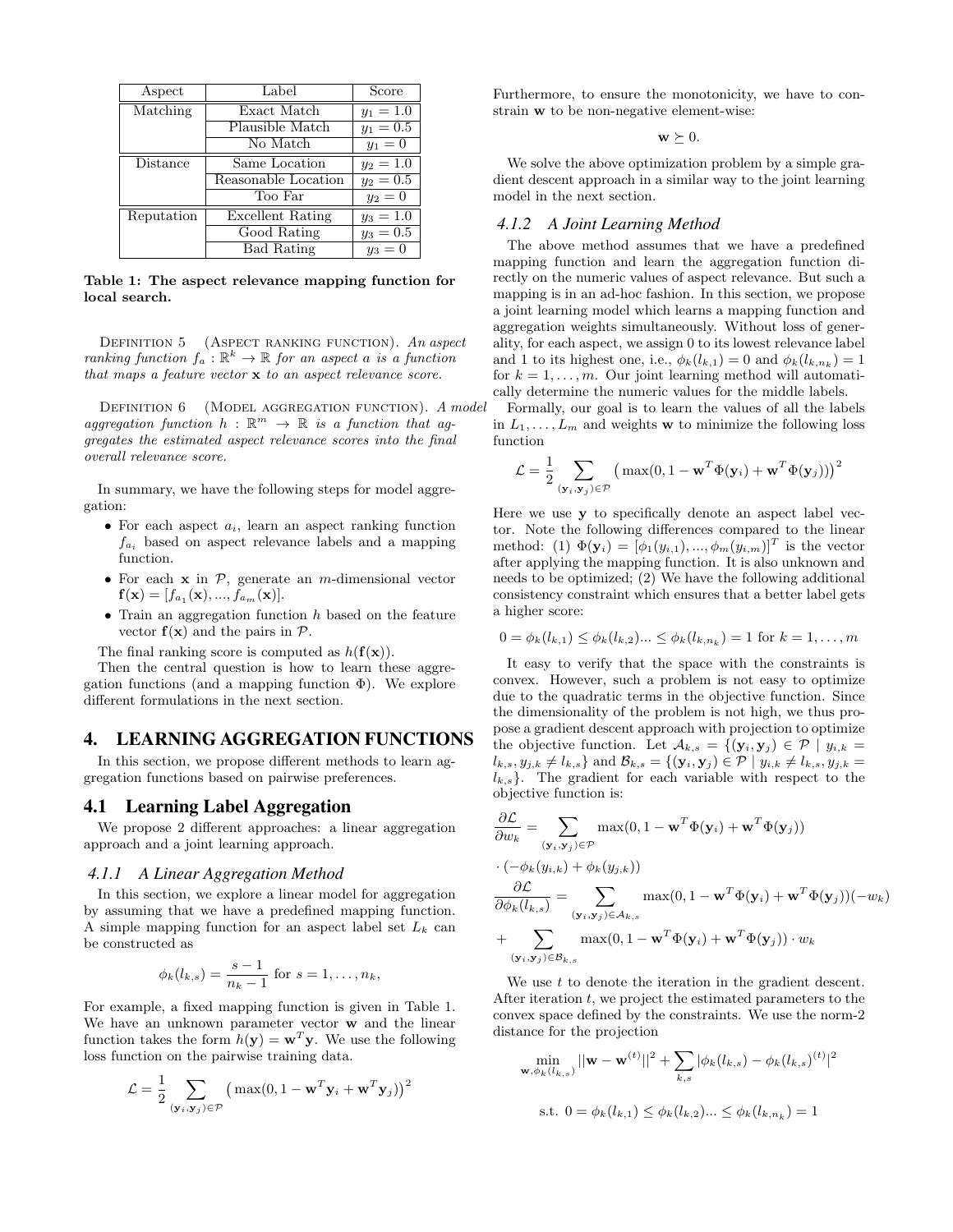# $\mathbf{w} \succeq 0$

The projection can be efficiently solved since it is a standard quadratic programming problem [24].

# 4.2 Learning Model Aggregation

In this section, we propose another method for our multiaspect relevance formulation, the model aggregation method, which is formulated in Section 3.4. In this method, we first learn an aspect ranking function  $f_{a_i}$  for each aspect  $a_i$  and use a supervised linear model as our aggregation function

$$
h(\mathbf{f}(\mathbf{x})) = \mathbf{w}^T \mathbf{f}(\mathbf{x}).
$$

To learn an aspect ranking function  $f_{a_i}$  using a method such as GBRank [31], we need to assign numerical values to aspect labels, e.g., by a mapping function. We have proposed to automatically learn a mapping function in the joint learning method in the previous section and thus we use the obtained mapping function  $\Phi$  to convert the aspect labels.

To learn the parameter **w**, we use the following loss function:

$$
\mathcal{L} = \frac{1}{2} \sum_{(\mathbf{x}_i, \mathbf{x}_j) \in \mathcal{P}} \left( \max(0, 1 - \mathbf{w}^T \mathbf{f}(\mathbf{x}_i) + \mathbf{w}^T \mathbf{f}(\mathbf{x}_j)) \right)^2
$$

where  $\mathbf{f}(\mathbf{x}) = [f_{a_1}(\mathbf{x}), ..., f_{a_m}(\mathbf{x})]$ . This model is very similar to the linear model in the label aggregation methods. The difference is that we replace the labels with the output of aspect ranking functions.

Compared to the label aggregation methods, there are two benefits of the model aggregation method. First, we can use a different type of model for each aspect ranking function. This is desirable since aspects are not necessarily homogeneous. For example, the matching aspect can be complex and thus needs a ranking function with high model complexity, but a simple regression model may be good enough for the distance aspect. In particular, we use a gradientboosted decision tree model GBRank [31] for the matching aspect which shows excellent performance in learning such a function. On the other hand, we use linear regression models for distance and reputation aspects. Hence, the combination of various types of models for different aspects gives great flexibility to the final ranking function.

Also, in the model aggregation method, we can exploit preference data inferred from other sources such as user clicks to learn the aggregation function. Unlike the label aggregation methods, each document in  $P$  does not need aspect relevance labels **y** and we only need  $f(x)$ , the output of aspect ranking functions, to learn the aggregation function. This provides flexibility to quickly adapt the aggregation function to different contexts. For example, this makes it possible to provide personalized search rankings: We may collect preference data  $P$  for a user u and use it to learn a user-specific aggregated function  $\mathbf{w}_u^T \mathbf{f}(\mathbf{x})$ . Note that we do not need to learn aspect ranking functions for each user since each aspect ranking function should be common among users but the tradeoff between aspects depends on personal preference. Similarly, we can provide customized search rankings for different search applications. For example, in mobile local search, the distance aspect may be more important than in desktop local search. We can easily build a separate ranking function for mobile local search using the preference data obtained from user clicks in mobile local search.

|                              |             | $\#\text{query}$ | $\#$ listing |
|------------------------------|-------------|------------------|--------------|
| Category Queries             | Training    | 4211             | 70701        |
|                              | Test        | 1055             | 17675        |
|                              | Total       | 5266             | 88376        |
| <b>Business Name Queries</b> | Training    | 6966             | 76343        |
|                              | <b>Test</b> | 1739             | 18550        |
|                              | Total       | 8705             | 94893        |

Table 2: Statistics of multi-aspect relevance data.

# 5. EXPERIMENTS

In this section, we present experimental results to validate our approaches. The main objective of our experiments is to study the effectiveness of our multi-aspect relevance formulation and the proposed aggregation methods for local search. We report both offline and online test results in this section.

## 5.1 Data Sets

The data sets we use are from a commercial local search engine where a document is called "business listing" or "listing" for short. We follow the editorial guideline similar to the guideline in Figure 2 to obtain the training data. Specifically, each query in our data has a location associated (e.g., "Target Sunnyvale CA"). For each (query, listing) pair, we consider 3 aspects: matching, distance and reputation as discussed in Section 3.1 and ask editors to provide 3 aspect relevance labels and an overall relevance label according to the editorial guideline. Note that in our aggregation methods, we do not use the overall relevance labels given by human editors. Table 2 shows the statistics of this data set. In particular, we have two types of queries: category queries and business name queries. A category query such as "Chinese restaurant Los Angeles, CA 90018" is similar to an informational query and can be broadly matched by any Chinese restaurant, while a business name query such as "Bank of America, Los Angeles, CA 90018" is more like a navigational query and can only be matched by Bank of America branches. Intuitively, the relative importance of each aspect for these two types of queries can be potentially different.

In Figure 3, we show the distribution of the labels for different types of queries and different aspects. We can see clear differences between them. The differences of the statistics regarding matching and distance aspects are due to the different densities of businesses for the two query categories: There are more matching businesses for category queries than business name queries (e.g., typically, there are more restaurants than Target stores in a city.). The high percentage of the "Bad rating" label for the reputation aspect for business name queries is due to two reasons: (1) When there is no user review, it is considered as a "Bad rating" in our guideline. (2) About 50% of the business name queries are chain queries such as "Walmart" and users typically do not bother review the chain stores. Indeed we will show that the reputation aspect is not particularly important for business name queries.

We obtain the overall relative preference using a side by side comparison as follows: given any query, we randomly sample a pair of documents and put them side by side. The position of the two documents are randomly shuffled to avoid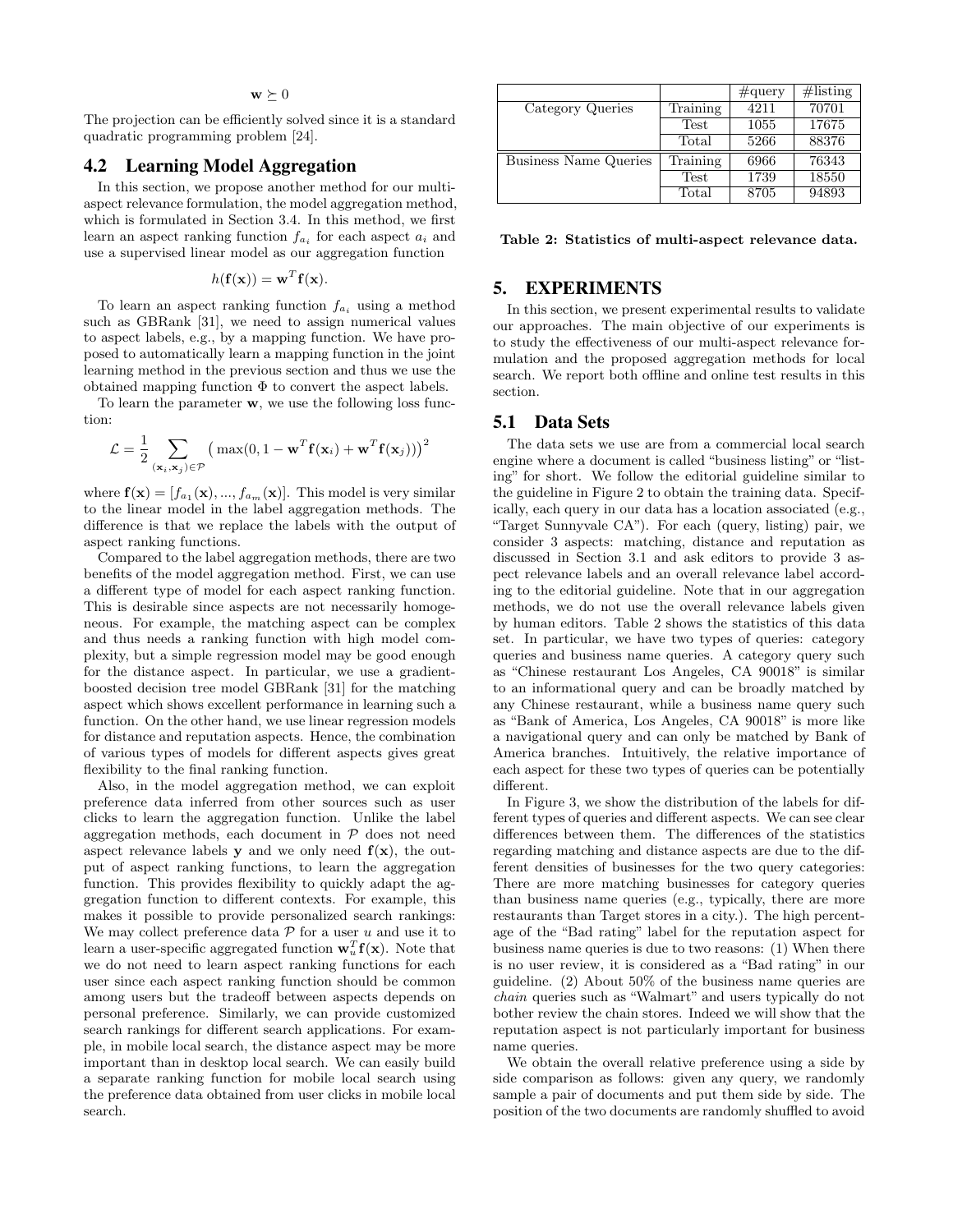

(a) Category Queries

(b) Business Name Queries

Figure 3: Distribution of aspect relevance labels. 1, 0.5 and 0 correspond to the aspect labels in Table 1.

|                  | $\overline{\text{\#Training}}$ $\mathcal{P}_{train}$ | #Test $\mathcal{P}_{test}$ |
|------------------|------------------------------------------------------|----------------------------|
| Category Queries | 549                                                  | 493                        |
| Name Queries     | 445                                                  | 457                        |

#### Table 3: Statistics of overall relative preference data sets obtained by side by side comparison.

any kind of bias. We then ask editors to judge which one is better than the other. The obtained overall training signals are thus relative preferences. Previous studies have shown that relative preferences are more reliable than absolute judgements in many scenarios [6, 16]. This is very critical when the training data is small. However, it is expensive to obtain a large amount of such data. Fortunately, our experiment results show that only a small amount of such data is needed to obtain highly accurate aggregation functions. Table 3 summarizes the statistics of this data set. We split this data into training  $(\mathcal{P}_{train})$  and test  $(\mathcal{P}_{test})$  to evaluate our aggregation functions.

# 5.2 Ranking Algorithms

We compare the following ranking algorithms.

- Rule: A traditional one overall relevance label scheme described in Section 3.1.
- Ed-overall: A ranking function trained directly using editorial pairwise preference data  $\mathcal{P}_{train}$ .
- Click: A ranking function trained using pairwise preference data induced from a click model [17].
- Linear: The linear aggregation function described in Section 4.1.1.
- Joint: The joint learning model described in Section 4.1.2.
- ModAgg: The model aggregation method described in Section 4.2.

Rule, Ed-overall and Click serve as baselines. Rule, a traditional one overall relevance label scheme described in Section 3.1 is similar to the graded measure used in [25] in the sense that the secondary labels are used to break the ties of the primary labels. Ed-overall and Click are other baselines to show the benefit of our multi-aspect relevance. They do not use aspect relevance labels but only use pairwise preference data as the training data. Both are learned using the GBRank model [31]. For the Click method, we obtain SkipAbove and SkipNext [17] pairs from click logs. The click-based training data is easy to obtain but it is noisy. We have 1,441,975 and 58,782 click-based training pairs for category and business name queries respectively. In all our label aggregation methods, the final ranking functions are learned using the GBRank model [31].

# 5.3 Offline Experimental Results

We report our offline experiment results based on the data sets with editorial labels.

## *5.3.1 Evaluation Metrics*

To evaluate aggregation functions, we consider two types of pair accuracy with respect to the test data set  $\mathcal{P}_{test}$ . (1) Label aggregation accuracy: how accurate is an aggregation function to aggregate the multi-aspect relevance to generate the overall relevance? This accuracy is only applied to label aggregation methods. (2) Ranking accuracy: how effective is a ranking function trained using either label or model aggregation methods?

Let  $h$  be a label aggregation function and  $f$  be a final ranking function trained using either label aggregation or model aggregation methods. The label aggregation accuracy of  $h$  is:

$$
\frac{|\{(\mathbf{y}_i, \mathbf{y}_j) \mid h(\mathbf{y}_i) > h(\mathbf{y}_j), (\mathbf{y}_i, \mathbf{y}_j) \in \mathcal{P}_{test}\}|}{|\mathcal{P}_{test}|} \tag{1}
$$

and the ranking accuracy of f is:

$$
\frac{|\{(\mathbf{y}_i, \mathbf{y}_j) \mid f(\mathbf{x}_i) > f(\mathbf{x}_j), (\mathbf{y}_i, \mathbf{y}_j) \in \mathcal{P}_{test}\}|}{|\mathcal{P}_{test}|}.
$$
 (2)

Note that an NDCG-like metric seems to be possible to compare the ranking accuracy of different aggregation methods since a label aggregation function can generate absolute overall relevance values. However, different label aggregation methods can generate different overall values for the same (query, listing) pair and thus we do not have a common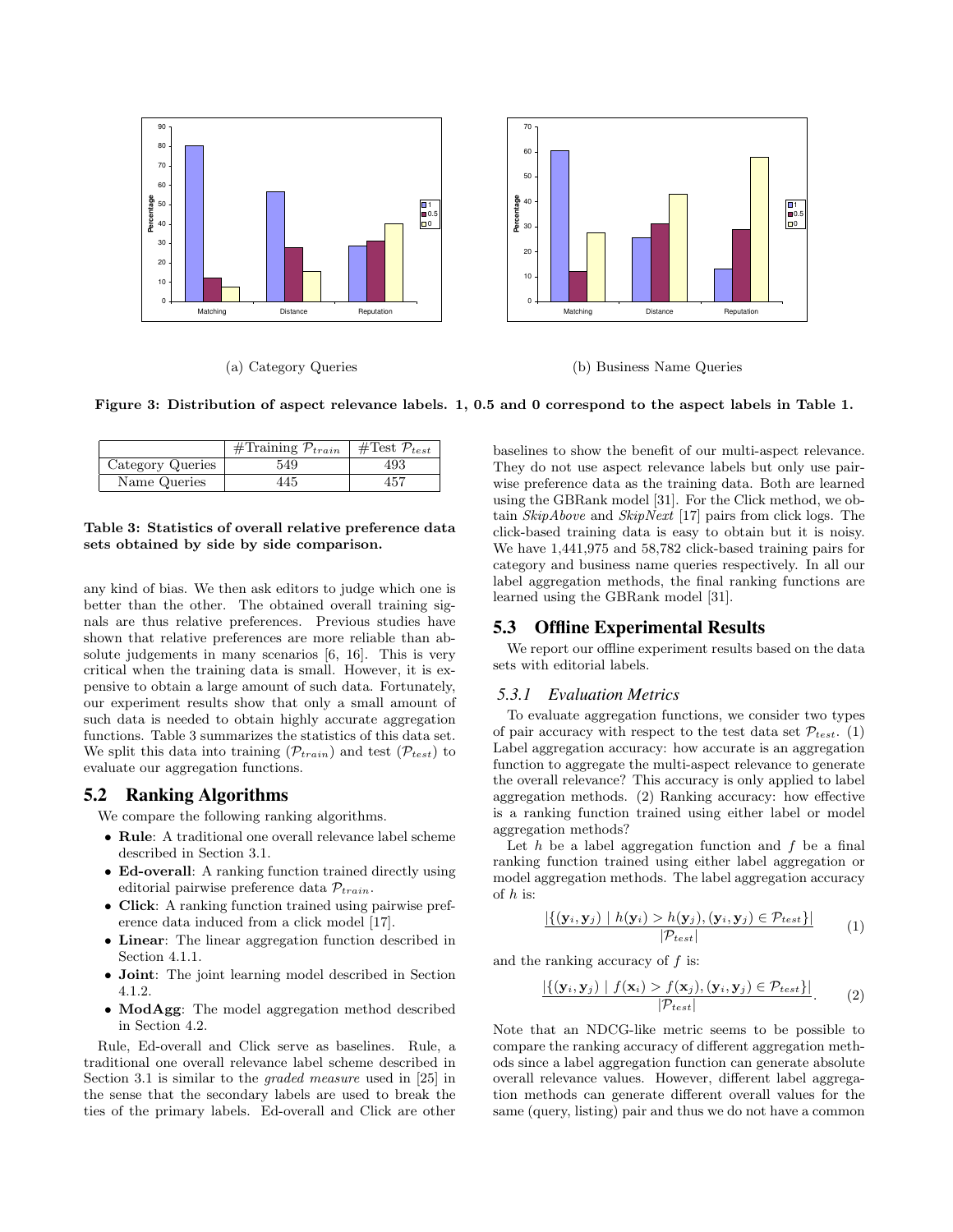|        |       | Category Queries   Business Name Queries |
|--------|-------|------------------------------------------|
| Rule   | 0.640 | 0.650                                    |
| Linear | 0.825 | 0.926                                    |
| Joint  | 0.825 | 0.932                                    |

Table 4: Evaluation of aggregation functions on label aggregation accuracy. Linear, and Joint are significantly better than Rule (p-value  $< 0.01$ ).

|            | Category Queries | Business Name Queries |
|------------|------------------|-----------------------|
| Rule       | 0.614            | 0.788                 |
| Ed-overall | 0.575            | 0.841                 |
| Click      | 0.638            | 0.841                 |
| Linear     | 0.750            | 0.879                 |
| Joint      | 0.760            | 0.871                 |
| ModAgg     | 0.769            | 0.917                 |

Table 5: Evaluation of aggregation functions on ranking accuracy. Statistically significant differences (p-value  $< 0.01$ ) compared to Rule are highlighted in bold.

ground to compare them. Hence, we use the pair accuracy as a more isolated and unbiased metric for evaluation.

## *5.3.2 Results on Label Aggregation Accuracy*

Table 4 shows the comparison of different aggregation functions based on the label aggregation accuracy which is defined in Eq. (1). In this experiment, we only use the data in Table 3. We learn the aggregation functions for each type of queries separately. Table 4 shows the results on category queries and business name queries respectively. From this table, we have the following observation. (1) The Rule method performs much worse than all the learning based methods for both types of queries. For example, for category queries, the rule-based method has about 64% accuracy and all other methods have 82.5% accuracy. This shows that the rules are too coarse to capture the desired tradeoff. (2) The Linear and Joint methods perform equally well on both category and business name queries. The pair accuracy is 83% on category queries and 93% on business name queries. This demonstrates high consistency between the aggregated overall relevance and the true one. (3) Comparing the two types of queries, we can see higher accuracy for business name queries than category queries. This is expected since the relevance for category queries is naturally more complex than business name queries.

#### *5.3.3 Results on Ranking Accuracy*

Table 5 shows the comparison of the ranking accuracy for both label and model aggregation methods. For a label aggregation method, we first use the training data in Table 3 to learn the label aggregation function and then apply it to obtain the overall relevance for the set of training queries in Table 2. We then test the ranking function using  $\mathcal{P}_{test}$ . The pair ranking accuracy is defined in Eq. (2). For the model aggregation method, we use the training data with aspect relevance label data in Table 2 to learn the aspect ranking functions f and then use the training data in Table 3 to learn the model aggregation function  $h$ . We then apply the overall ranking function  $h(\mathbf{f}(\mathbf{x}))$  on the test data. We have the following observations: (1) For category queries, all the learning based methods are significantly better than the Rule method. The ModAgg method is slightly better than all other methods. (2) However, for business name queries, only the ModAgg method is significantly better than the Rule method, while the improvement of the Linear and Joint methods over the Rule method is not significant with respect to p-value  $< 0.01$ . One possible reason is that business name queries are relative easy and all the methods have achieved high accuracy.

Overall, we can see that our learning methods are quite effective and the model aggregation method is the most stable one for both classes of queries.

Our learning methods improve not only ranking accuracy but also the efficiency of the training procedure compared to the Rule method. In our learning methods, training data collection can be done more efficiently since we do not need overall relevance labels but only need aspect relevance labels and a small amount of data  $\mathcal{P}_{train}$ .

## *5.3.4 Benefit of Multi-Aspect Relevance*

Table 5 also shows the benefit of our multi-aspect relevance formulation compared to approaches that do not leverage aspect relevance in the learning process. Both Ed-overall and Click only use pairwise preference data as the training data ignoring aspect relevance. We can see that Ed-overall performs much worse compared to the ModAgg method. The reason why Ed-overall performs worse is mainly due to the limited amount of the training data. The Click method performs worse mainly because it is noisy. Our method leverages the aspect relevance and thus can utilize the small amount of Ed-overall data  $(\mathcal{P}_{train})$  more effectively.

## *5.3.5 Comparison of Aspect Importance*

The Linear, Joint and ModAgg methods generate a weight vector  $(w_{Matching}, w_{Distance}, w_{Reputation})$  for aspects as output. These weights indicate the relative importance of aspects in the overall relevance. For category queries, we have

$$
w_{Matching} \gg w_{Reputation} \gg w_{Distance}.
$$

For business name queries, we have

 $w_{Matching} \gg w_{Distance} > w_{Reputation}$ .

This result confirms our intuition that the reputation aspect is more important than the distance aspect for category queries and vice versa for business name queries. This shows that different types of queries work best with different aggregation functions.

In our current work, we mainly focus on two broad types of queries. This results show that there is probably a large room for improvement if we can make our aggregation functions query-dependent or personalized. We leave this as future work.

## 5.4 Online Experimental Results

Ranking functions can be compared in terms of pair accuracy in the offline setting, but they can also be compared on how users interact with the search results in the online setting. In this section, we report our online results.

## *5.4.1 Experiment Design*

In our online experiments, we conduct "bucket tests" during a certain period to compare different ranking algorithms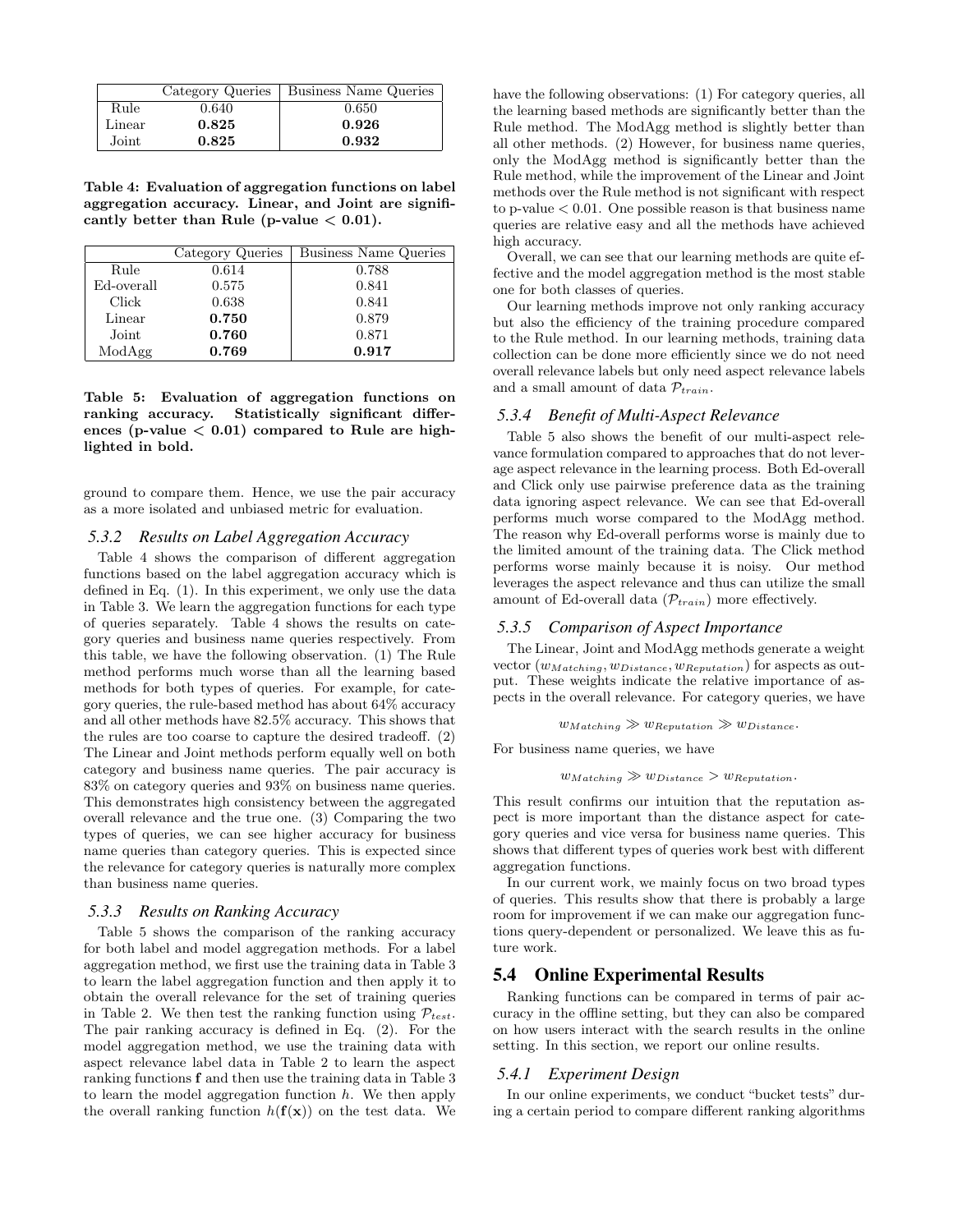in a commercial local search engine. The bucket is created based on user cookies. A cookie is assigned to a fixed bucket in our test period. Each bucket corresponds to a small percentage of user population who use the local search engine. In different buckets, we show search results of different ranking algorithms. If a ranking algorithm is better than another, we would expect that the user experience metric is better.

It can be seen that online experiments are expensive and we cannot test many different algorithms. In our experiments, we were able to test only two functions during the same time period in the commercial local search engine. During two weeks, we compared Rule and Linear. During another two weeks, we compared Linear and ModAgg. To compare two functions, we use the click-through rate (CTR) as our user experience metric. Specifically, we use CTR for top i positions and denote it as CTRi:

$$
CTRi = \frac{\sum_{k=1}^{k=i} \text{clicks at position } k}{\sum_{k=1}^{k=i} \text{ views at position } k}
$$

Due to confidential reasons, we do not report the exact CTR but report a normalized CTR over a fixed number.

## *5.4.2 Results*

In Figure 4, we report the daily trends of the click-through rate (CTR) of ranking functions. The CTRs naturally fluctuate on different days. We can see that Linear is consistently better than Rule and ModAgg outperforms Linear during the whole period. The average CTR5s of Rule and Linear during the first test period are 0.315 and 0.325 respectively. The average CTR5s of Linear and ModAgg during the second test period are 0.308 and 0.314 respectively. These differences are statistically significant (p-value  $< 0.01$ ).

This result is consistent with our offline experimental results and shows that our multi-aspect relevance framework outperforms the traditional one overall relevance scheme. Also, it demonstrates that the model aggregation method is more effective than the label aggregation methods. Thus, using different ranking models for different aspects is more suitable for multi-aspect relevance aggregation.

## 6. CONCLUSIONS AND FUTURE WORK

The meaning of relevance in vertical search is domainspecific and usually consists of multiple aspects. In this paper, we proposed a multi-aspect relevance formulation for vertical search in the learning to rank setting. In our formulation, the relevance between a query and a document is assessed with respect to each aspect, forming multi-aspect relevance. In order to learn a ranking function, we studied two types of learning-based approaches to estimate the tradeoff between the multiple aspects, a label aggregation method and a model aggregation method. Then a ranking function is learned based on the multi-aspect relevance formulation. Since there are only a few aspects, a minimal amount of training data is needed to learn the tradeoff. We studied several methods to learn aggregation functions and conducted experiments on local search engine data. Our experimental results show our multi-aspect relevance formulation is promising. The proposed aggregation approaches are very effective to learn the tradeoff between different aspects.

Our work can be extended as follows. First, we proposed to learn the ranking functions and aggregation functions separately in this paper. How to learn them jointly is a promising direction. Second, our methods rely on manually identified aspects and thus how to automatically discover all important aspects given a vertical is worth studying. Third, our multi-aspect relevance formulation provides a new base for studying how to learn context sensitive or personalized ranking functions. For example, it is possible to dynamically update our aggregation function based on the short-term user interaction history.

# 7. REFERENCES

- [1] Google Local. http://local.google.com/.
- [2] TREC. http://trec.nist.gov/.
- [3] Yahoo Local. http://local.yahoo.com/.
- [4] J. Arguello, F. Diaz, J. Callan, and J.-F. Crespo. Sources of evidence for vertical selection. In SIGIR, pages 315–322, 2009.
- [5] J. Arguello, F. Diaz, and J.-F. Paiement. Vertical selection in the presence of unlabeled verticals. In SIGIR, pages 691–698, 2010.
- [6] R. K. Belew. Finding Out About. Cambridge Univ. Press, 2000.
- [7] C. Burges, T. Shaked, E. Renshaw, A. Lazier, M. Deeds, N. Hamilton, and G. Hullender. Learning to rank using gradient descent. In Proceedings of the 22nd international conference on Machine learning, pages 89–96, 2005.
- [8] N. Carr. Real-time search. Communication of ACM, 2010.

http://www.technologyreview.com/computing/25079/.

- [9] A. Das Sarma, A. Das Sarma, S. Gollapudi, and R. Panigrahy. Ranking mechanisms in twitter-like forums. In Proceedings of the third ACM international conference on Web search and data mining, WSDM, pages 21–30, 2010.
- [10] C. Dwork, R. Kumar, M. Naor, and D. Sivakumar. Rank aggregation methods for the web. In Proceedings of the 10th international conference on World Wide Web, WWW '01, pages 613–622, 2001.
- [11] J. L. Elsas, J. Arguello, J. Callan, and J. G. Carbonell. Retrieval and feedback models for blog feed search. In Proceedings of the 31st annual international ACM SIGIR conference on Research and development in information retrieval, pages 347–354, 2008.
- [12] J. Gao, Q. Wu, C. Burges, K. Svore, Y. Su, N. Khan, S. Shah, and H. Zhou. Model adaptation via model interpolation and boosting for Web search ranking. In Proceedings of the 2009 Conference on Empirical Methods in Natural Language Processing, pages 505–513, August 2009.
- [13] N. Ghamrawi and A. McCallum. Collective multi-label classification. In CIKM, pages 195–200, 2005.
- [14] K. Järvelin and J. Kekäläinen. Cumulated gain-based evaluation of ir techniques. ACM Trans. Inf. Syst., 20:422–446, October 2002.
- [15] T. Joachims. Optimizing search engines using clickthrough data. In KDD '02: Proceedings of the eighth ACM SIGKDD, pages 133–142, New York, NY, USA, 2002. ACM Press.